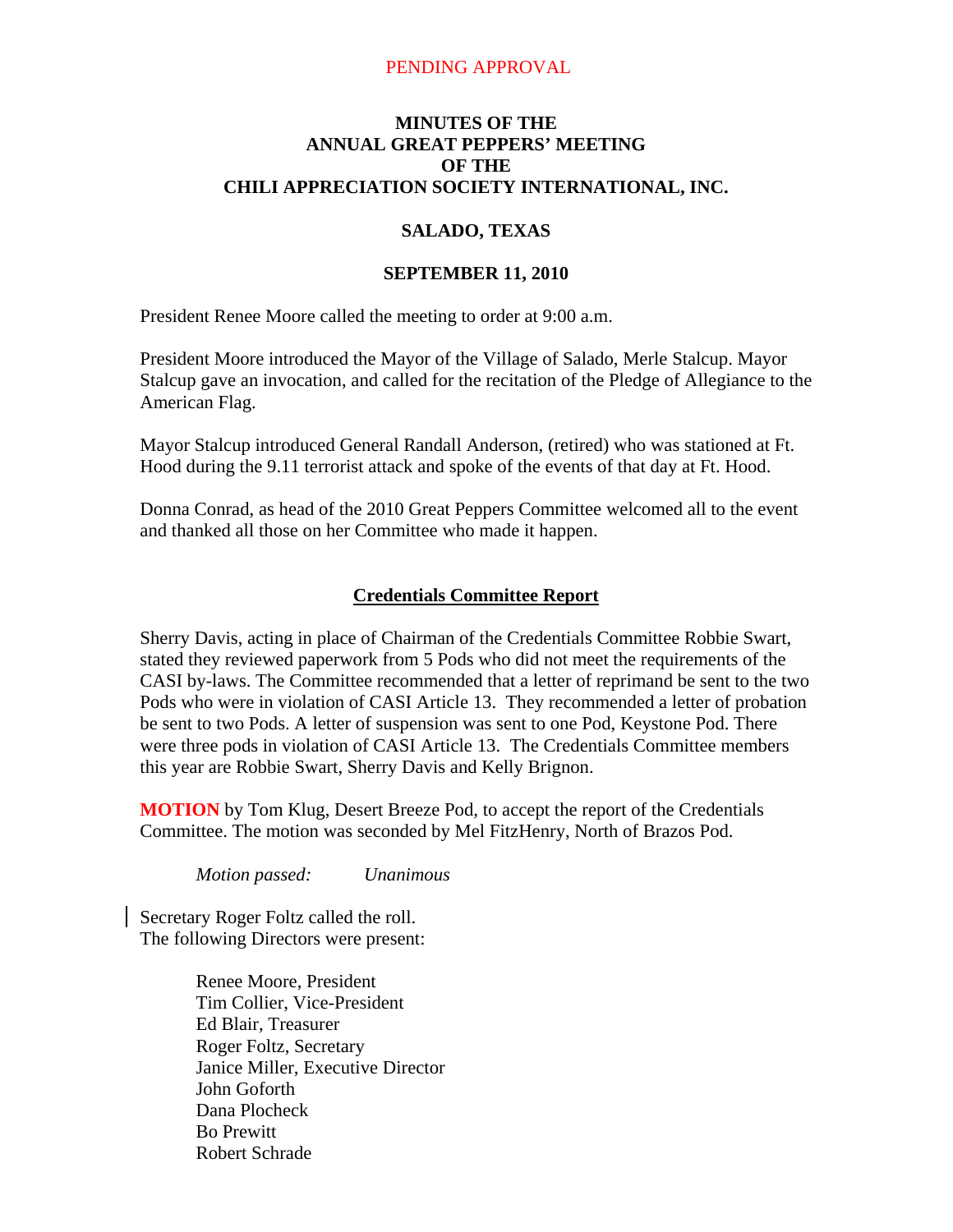Minutes of the Great Peppers' Meeting – September 12, 2009 Page 2 of 17

> Dorathy Williams Jenny Windsor

Secretary Foltz called the roll for the Pods. 70 Pods were present. **(Addendum A)**  A quorum was present

The following Pod was not in attendance:

# STATE of ALABAMA

There is one new Pod requesting seeding, Sunflower Pod. This Pod has met all the requirements of Article 13 and the Committee recommends they be seated as a CASI Pod.

**MOTION** by Earl Gorhum, Piney Woods Pod, to accept the Sunflower Pod. The motion was seconded by Darin Jester, Indiana Chili Pod

*Motion passed: Unanimous* 

# **Approval of Minutes of 2009 Great Peppers Meeting**

A copy of the Minutes of the Great Peppers Meeting held in Midland, Texas on September 10, 2009 was distributed to all.

**MOTION** by Ron Barnes, Top of Texas Pod, to approve the minutes from the previous Great Peppers Meeting. The motion was seconded by Patti Watkins, BELCH Pod.

*Motion passed: Unanimous* 

# **President's Message**

I'm here to tell you that CASI is in good shape, not great, but good. And as I alluded to last year, we have many good Pods but few that are great.

Going from good to great requires change. And the majority of us, whether we admit it or not, don't like change. It's too easy to do what we do the same way as we've always done it.

I can remember when computers came along in the office. I refused to give up my typewriter and until the day I retired, it always sat behind my desk. I initially learned Word Perfect software, then was told I had to convert to Word. I balked and for quite a while, I had two operating systems on my computer until I acknowledged that Word was much easier.

Likewise, CASI has faced many challenges and changes over the years. When I attended my first TICC in 1984, we cooked at Vila de la Mina on property we didn't own. CASI had the opportunity to purchase property, and there were those who felt it was a bad choice. Look at where we are today. What if change had never happened?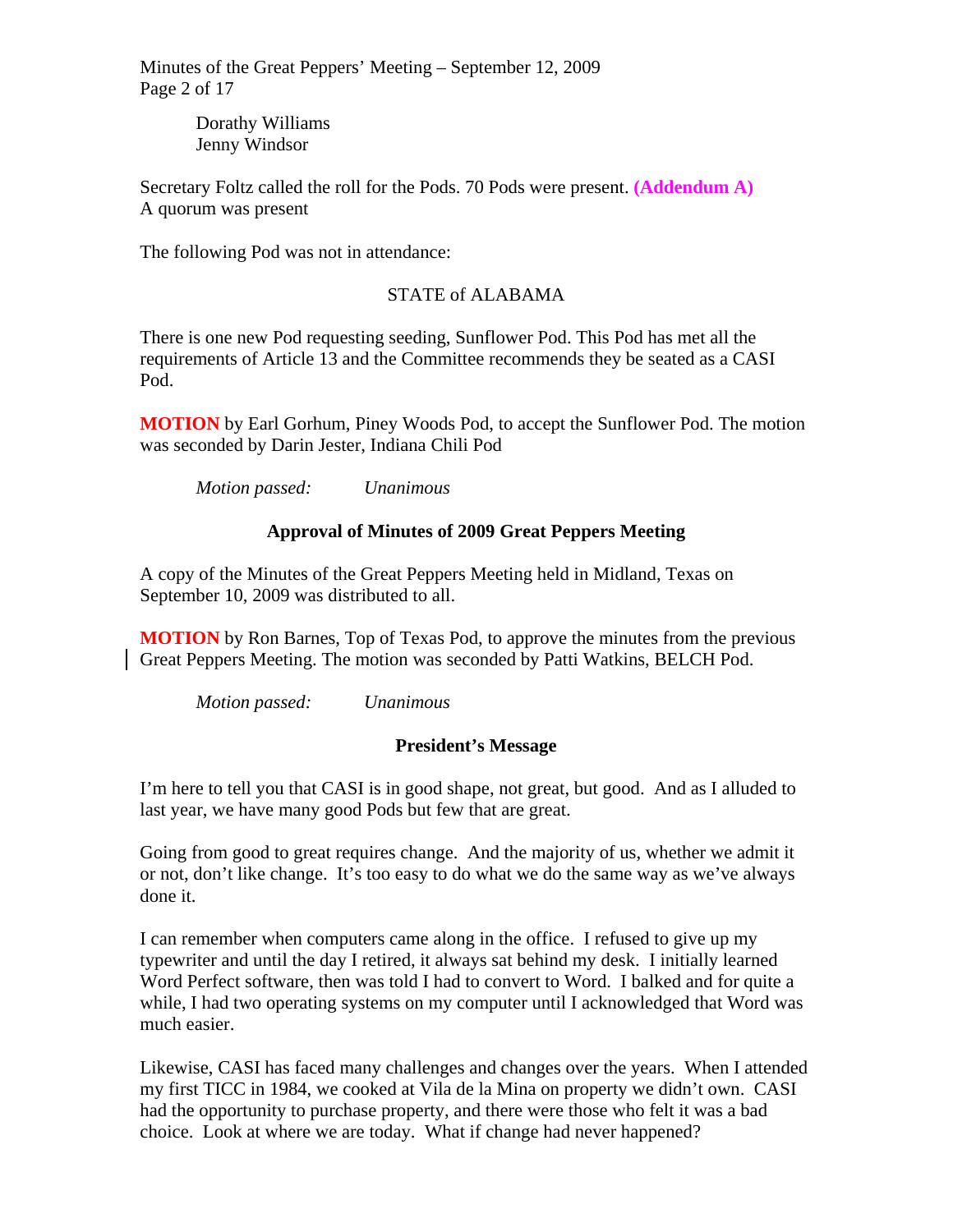When we began cooking at Rancho CASI de los Chisos, there was the band Thursday, Friday and Saturday nights; the concession stand was open Thursday through Saturday, and the beer concession was open Thursday through Saturday.

The idea was born for the Friday Scholarship events. Again, some felt this was not the thing to do as this was the Terlingua International Chili Championship. As we all know, this has been extremely successful and beneficial to the Scholarship Program.

We've come a long way but the road lies ahead and more changes are inevitable. We can embrace the changes or reject them, but the fact remains we have to face them together. If you change the way you look at things, the things you look at change.

It's been said CASI members have no rights and the Board is 'out of touch' with the membership. Communication is a two-way street. The Board publishes information on the blog and in the *Terlingua Trails*; the same information is also provided to the Great Peppers to communicate to their members. The members do not have to follow the chain of command to express their opinions. The Board encourages and welcomes emails or calls from our members.

No one makes progress – much less succeeds – alone. The reason we have meetings is to try to work more effectively as a team. I'm sure you have all heard – team has no "I". Likewise, the CASI team does not mean the Board of Directors or the Great Peppers. The CASI team is everyone. We all need to find a way to contribute to the team.

I, personally, believe some conflict is good. Some get upset when they read negative emails or information, but conflict is necessary, for if no one disagreed, the organization would grow stagnant and die.

Andrew Carnegie said, "Team work is the ability to work together toward a common vision; the ability to direct individual accomplishments toward organizational objectives. It is the fuel that allows common people to attain uncommon results."

I maintain that CASI cooks and members are not common people, so the results we obtain should be monumental. Let's pledge to work together for the good of CASI and overcome the communication barriers that exist.

I would like to take this opportunity to extend my personal appreciation to Tim Collier for his service on the Board. Tim is ornery but his heart is in the right place. He always looks at all sides of an issue before making an informed decision and has served CASI well as Ranch Manager. Thank you, Tim, and a special thank you to Connie for sharing you with us. Connie has never said no when asked for help and gives 110%.

My special thanks go to Bo Prewitt. Bo may be quiet and considered to be a gentle giant, but he is all business when it comes to doing his job. Thank you, Bo, for the work and expertise you brought to the CASI beer concession.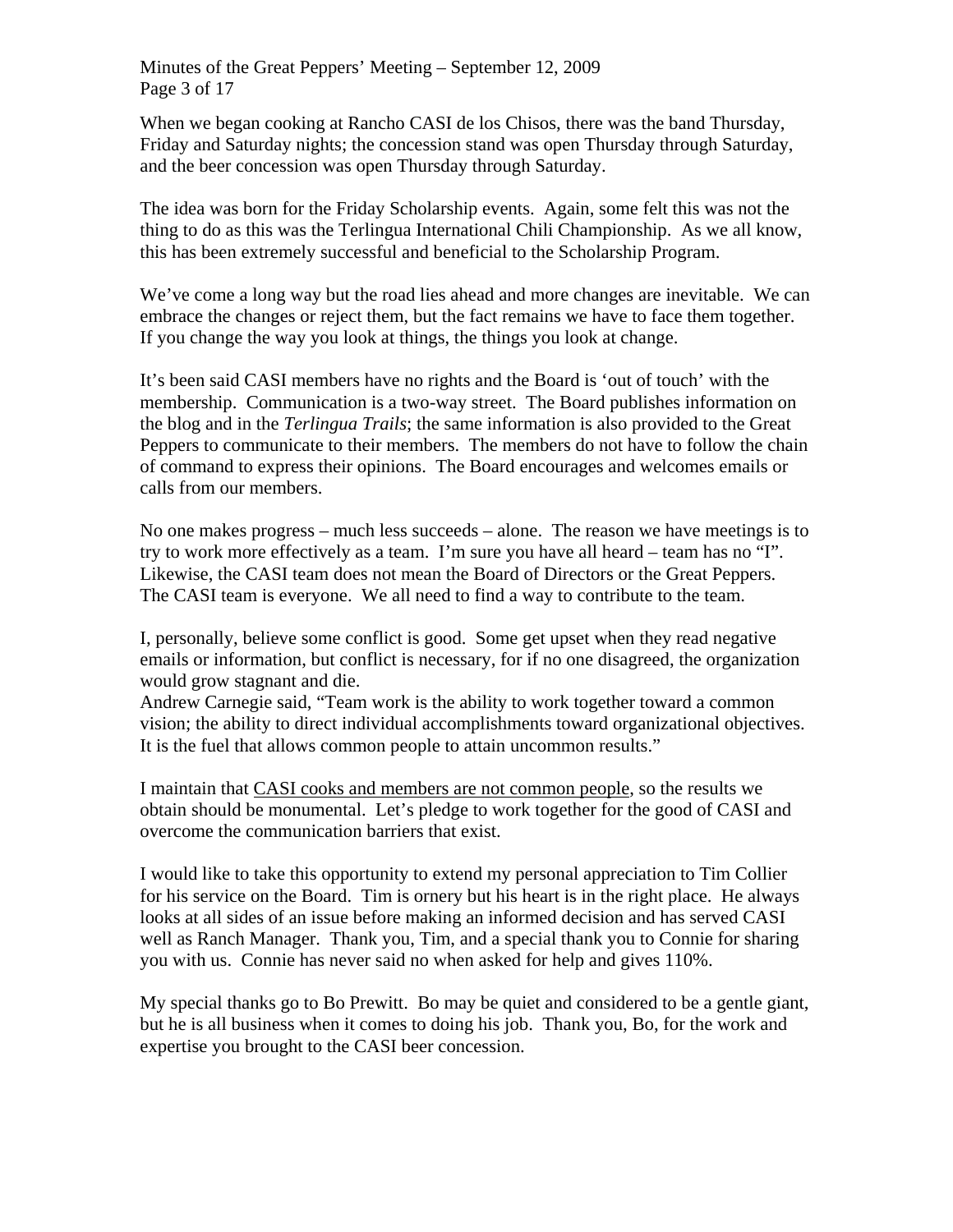### **Update**

**A. Terlingua International Chili Championship:** The highway cleanup will again be on Thursday morning beginning at 8. Volunteers are needed for this valuable service to the county. Please meet Scott Johnson to help clean up the highway. President Moore indicated people were needed to help with the preparation of the condiments for judging at TICC, and times for volunteers would be posted in Terlingua. She thanked Vicki Sanders for her leadership last year and advised that Kelly Brignon would be the lead person in preparation of the condiments this year.

Diane FitzHenry has agreed to again be the Head Judge at TICC this year. Last year there were 328 cups issued and 325 cups of chili were judged at TICC. Thank you to all who monitored, judged, scored and helped make this a streamlined process.

Last year Bob Steinle was in charge of Show, this year Pam Clark will be Head Show Judge.

President Moore asked that anyone who is interested in being a chili judge contact her either by phone or e-mail.

Back stage at announcements will be different this year. In years past winners came on stage and many of their friends crowed backstage to offer

congratulations. This year only the winner and one guest will be allowed back stage. This is an attempt to speed up the process, so that photos may be taken of the winners in the daylight.

There will be a 50-50 drawing at TICC, Donna Conrad and Diane Stimpson will be selling tickets. Half of the money will go to the winner, and half to the CASI Scholarship Fund.

No spectator traffic will be allowed in the cooks' area after 12:00, when the band shuts down. Traffic will again be limited in the cooks' area on Saturday.

Toys and wrapping paper will be collected for the children in the Terlingua area, and can be given to Dorathy Williams at the concession stand.

Craig Carter and the Spur of the Moment Band will again be the band performing at TICC this year. They will be performing Thursday, Friday and Saturday nights from 8:00 to 12:00. Next year Roy Huston will be helping in the selection of entertainment. Moore asked that anyone who wanted to recommend a band, send a demo tape to Roy. Roy will review all, and make recommendations of 3 or 4 to the Board.

The permit for a mass gathering has been applied for with Brewster County. Moore reminded all too please greet and make welcome all our sponsors at TICC. Runners for ice are needed at TICC. Please contact Roger Foltz if you can volunteer a little time to assist.

Last year non advancing chilis were given out to spectators by the Illini Pod, this year it will be handled by the 3I group, Illinois, Indiana and Iowa.

There will be a photo session again on Saturday for all former TICC winners, current Board members, and all previous Board members. Times will be announced later.

Please remember to leave the lanes open in the Old 320 area, so emergency personnel can get through if needed. Rio Bravo Security will again handle our security, and Brewster County Sheriffs Deputies will also be on site. Terlingua Fire and EMS will be on site beginning Wednesday.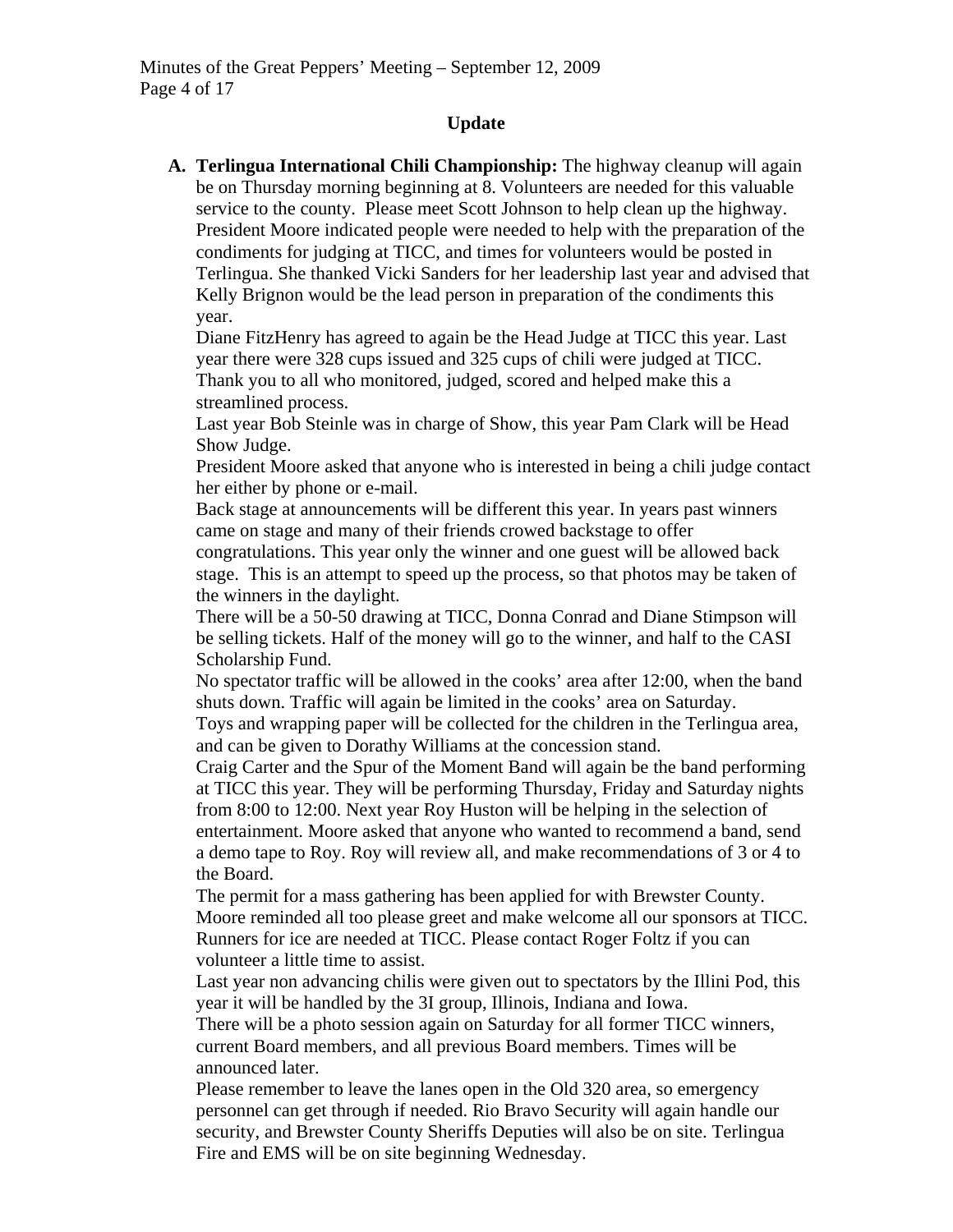Minutes of the Great Peppers' Meeting – September 12, 2009 Page 5 of 17

> Gate fees will remain \$30 for the week and \$10 for Saturday only. There will be a 50% discount for all with a military ID.

- **B. Memorial Board:** A copy of those listed on the Memorial Board has been distributed. Moore asked for any corrections, or additions. There will be a Candlelight Vigil at the Memorial Board Thursday evening at 7:00pm.
- **C. Nominating Committee:** Karin Baines advised that the Committee included Bruce Smith and Rick Thomas. They reviewed the applications of, Ed Blair, Roger Foltz, Darin Jester, David Sexton, Chuck Spishock, David Hewlitt and Don Hoy, all running for a Director position on the Board. They also reviewed the applications of Janice Miller and Keith Karaff for the position of Executive Director. All applications were in order.

# **Sponsorship Report**

Jim Ezell presented a slide show detailing all the CASI Sponsors. Gold sponsors are those that donate money, goods and services in excess of \$10,000. Gold Sponsors include; Bruce Foods, Woodbridge Wine by Robert Mondavi, L & F Distributing (Bud), Glazers Beers (Lone Star, Coors, Tecate), Tequila Rose and Tarantula Tequila by McCormick Distilling, and Hill Country Software.

Silver Sponsors are those who donate money, goods and services in excess of \$5,000. Silver Sponsors for 2010 are HEB Grocery Stores, Tyson Foods, Kiowa Casino, and Texas Lottery.

Friends of CASI include those who have donated \$1,000 in money and/or goods and services. This year Friends of CASI cash donations will go towards all the awards at TICC. The cost of the cast bronze trophies is in excess of \$5,500, and Friends of CASI will cover this cost, as well as 33 chairs and the jackets awarded to top winners in each category.

The total CASI Sponsorship contributions for 2010 are \$136,000.

Tequila Rose will again sponsor the BBQ Contest. This increases our gate and concession sales. This is an event that can be a \$100,000 per year event in the future.

# **Executive Director's Report**

Janice Miller reviewed her activities since the 2009 Great Peppers Meeting, many of which have been included in the minutes of the Winter Board Meeting, January 17, 2010, and the Summer Board Meeting, June 26, 2010.

The detailed report was included in the packet of each Great Pepper.

Meeting break at 10:30.

Meeting reconvened at 11:00.

# **Ranch Report**

Tim Collier reported that since TICC 2009 a metal roof over the area between the Main Concession and Judging Pavilion was installed to minimize ice loss and be more pleasant for workers during judging. In the same area a 3 foot retainer wall was built to keep the mud and water from washing through that area. We built a 20' X 20' storage building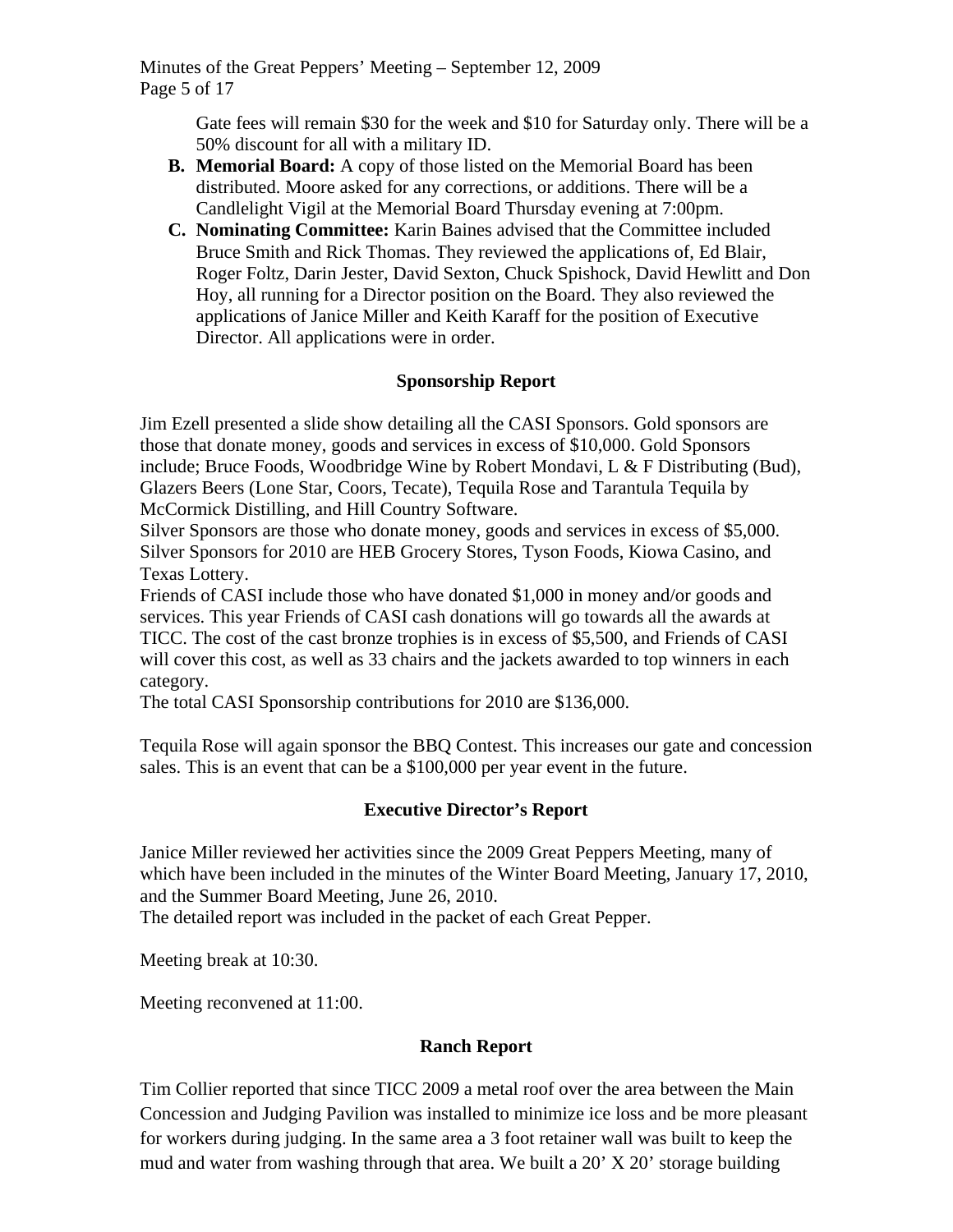Minutes of the Great Peppers' Meeting – September 12, 2009 Page 6 of 17

behind the stage area to store museum memorabilia and ranch supplies. Also a dry stack retainer wall built on the northwest side of the Old 320 going up Stage Road. The total cost for all these construction projects was \$13,950.

Bids for TICC

- A. **Trash-** the cost of the trash pickup is the same as last year. \$4645
- B. **Ice-** went up from 11 cents to 12 cents a pound. We have to guarantee 30,000 pounds which will be \$3,600. We sell it for 25 cents per pound. If we sell all of the ice we will have a profit of \$3900 minus what is used at the Main Concession and Krazy Flats to ice down drinks for sell and judging.
- C. **Port-a-johns**-The rental and delivery price for the port-a -johns is the same as last year. Last year's crowd was the largest we've had in recent years, so five more port-a-johns were added and an extra pumping in the busy areas at the Main Stage and Krazy Flats Saloon on Saturday. Hopefully, we will have an even larger crowd this year. The total cost this year is \$18,280 approximately \$2,000 up from last year.

 Collier is working with Kathy Killingsworth, Brewster County Commissioner, on leveling several areas for more parking/camping in the Spectator area. We were completely full last year. The gate revenue was up approximately \$6,000 last year, so there is a need to expand the available areas for camping.

Qualified CASI cooks will be able to cook BBQ at their camp sites this year. Please be considerate of your neighbors so we can continue this privilege for those who choose to compete in the BBQ competition.

Collier mentioned that there may be some extra Porta Potties available for rent, and asked that he be advised as soon as possible if your group wants a private one. This year several Porta Potties will be lighted on a trial basis, if you'd like a light in yours, the cost is \$10.

Several have asked about cooking only one category in the BBQ competition, instead of paying to enter all three categories'. Collier advised he would check with the Lone Star BBQ Society to see if this is possible.

# **Tallymaster's Report**

Jenny Windsor thanked Bill Pierson for his help in training her to take over this job. She reported that for the year to date, August 15, 2010, there have been 489 cookoffs raising \$1,245,009 for charity. There have been 14,319 chili's judged, 372 cooks qualified and 169 show teams qualified as of this date. She asked for volunteers to help with registration on Thursday and Friday at TICC.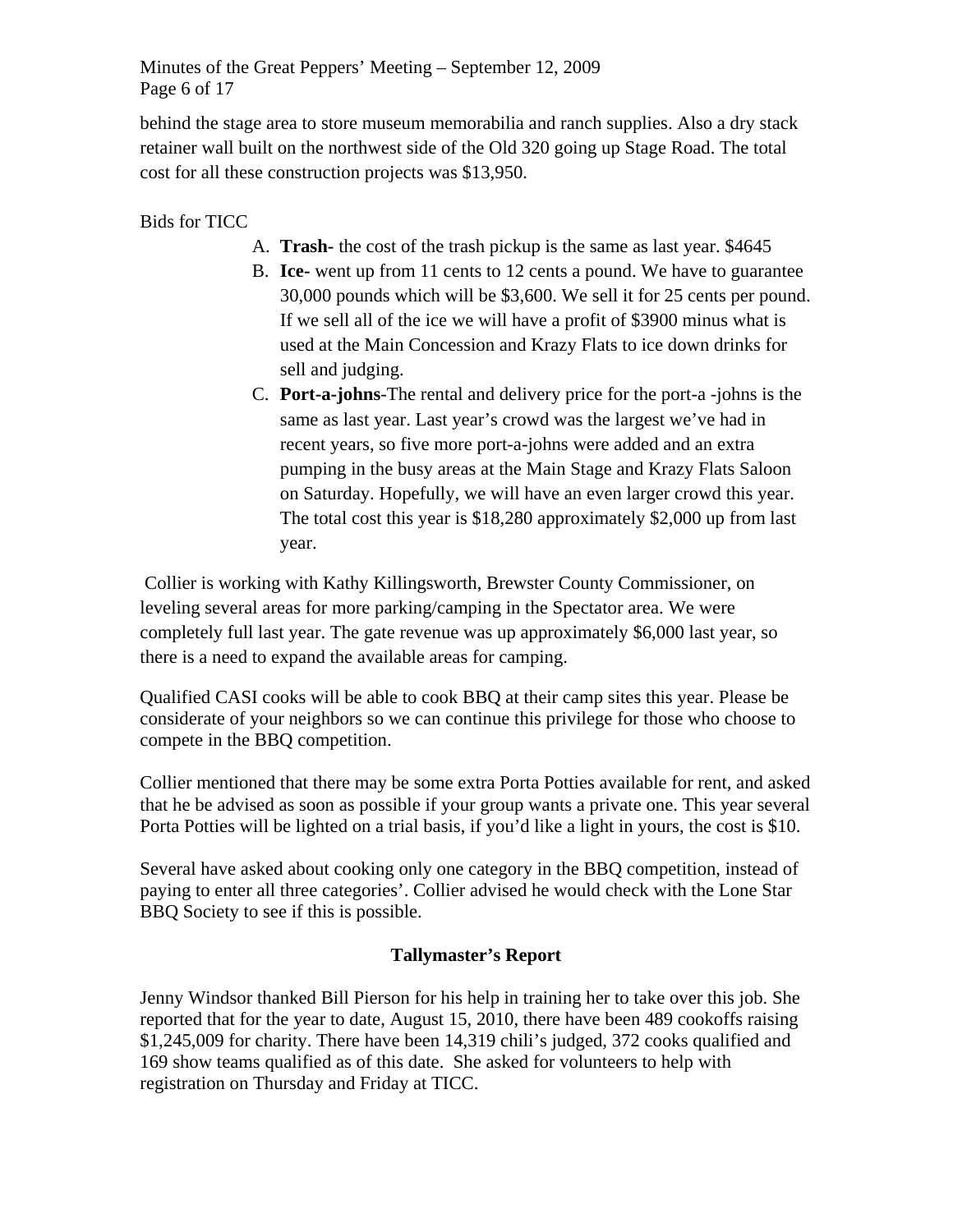### **Treasurer's Report**

Treasurer Ed Blair advised that CASI is on a 'cash basis' of reporting. That means if a bill, or contribution comes in after December  $31<sup>st</sup>$  of a year, that amount will appear on the next years' financial statement.

CASI's total income for 2009 was up 15% to \$280,292, and after expenses and scholarships the total net income was \$31,518

Blair's total report is attached as Addendum B to these minutes.

### **Membership Report**

Membership Chairman John Goforth reported that annual memberships for the year total 1028, life memberships total 498, and corporate memberships total 41. Total membership is 1,567, which is up from 2009. We need to work on retaining annual members, once we get them involved.

### *Terlingua Trails*

Dana Plocheck first gave a report on the Governance Committee and advised the committee included Stephanie Brockman, Richard Knight, Robert Schrade, Bruce Smith, and Kevin Wooster. The Committee reviewed the decision made by the Board concerning the motion from the Old 320 members regarding the selling of existing Old 320 sites back to CASI. The Committee determined that the Board did review the motion and responded in a timely manner. The Committee determined that the Board did act in the best interest of CASI for the long term.

The Committee also looked at some suggestions and recommendations for the CASI Board. One recommendation was a Code of Conduct for all Directors, to be signed and saved in the files. The reasoning for this was that most all non-profit organizations' require this for their elected directors.

The Committee determined that a review of the various job descriptions should be conducted annually. They also want to take a survey of CASI members for suggestions of how CASI can improve.

Dana Plocheck editor of the *Terlingua Trails*, thanked Bucky Seelig for his help in training her to be editor of the *Trails*. She thanked all who sent photos and articles this past year, indicating that it contributed to the overall interest to the reader. She advised that the average number of *Trails* printed each month has been 2,300, which is in line with our contract with the printer. Our current cost is \$0.39/copy, not including postage.

She presented the poster for the 2009 TICC, indicating the artwork was done by Adam Hays, a former Terlingua student.

### **Upcomings**

Dorathy Williams advised that so far this year 700 packets had been mailed out. Williams advised that volunteers are needed to help fold the sweat shirts, T shirts, etc. that will be for sale at TICC this year. Folding will take place on Wednesday morning.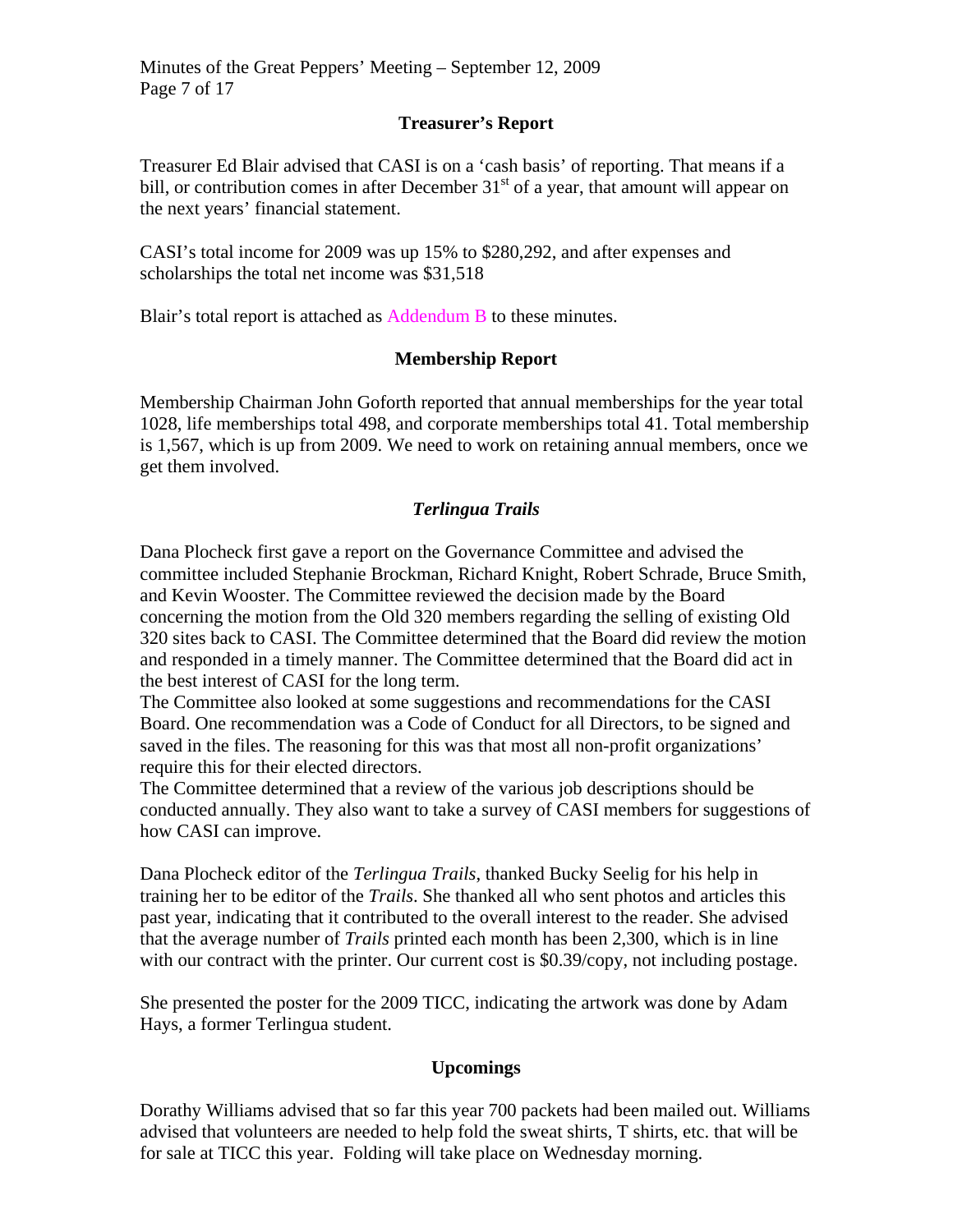### **Public Relations Report**

After announcements at TICC 2009 a press release including a photograph of our new Champion, Margaret Nadeau, was sent to United Press International and the Associated Press. These two entities are recognized as the primary source of news releases to newspapers, radio and TV stations across the United States. Janice Miller also sent copies directly to several newspapers in West Texas.

In early January 2010, we met with Doug Renfro, of Renfro Foods, to discuss his company's use of and success with Facebook as an advertising tool. A proposal to have a professional prepare and keep updated a CASI site on Facebook was presented at the June Board meeting.

Publicity for the Last CCO in Baghdad was handled by Ken Rodd and Jenny Williams, with help from Robert Schrade. Notices were prepared and sent to United Press International, Associated Press, and TV and Radio stations. Additionally notices were sent to several conservative talk shows, in hopes they would pick up on it and generate additional publicity.

Dana Plocheck was contacted by America's Test Kitchen, and their publication Cooks Illustrated, about an article on preparing chili both with cut and ground meat. The lady from Cooks Illustrated came to the Massachusetts Open and judged chili, and was very interested in CASI. The article will be in the January 2011 publication.

CASI Brochures were requested and sent to entry stations in El Paso and Denton. We are low on our supply of the current brochure, and a proposal for the printing of new brochures has been presented to the Board, but the content of the proposed brochure has not been finalized.

We have talked to Boomer Kingston about public service radio announcements which will be sent to West Texas area stations prior to TICC.

CASI will have a notice in the Big Bend Travel Guide, which is a glossy magazine published yearly and extolling everything in the Big Bend and Texas Mountains area. CASI will also have an advertisement in the Cenizo Journal concerning TICC and all the events available for cooking and judging.

Meeting adjourned for lunch at 12:00

Meeting resumed at 1:10.

President Moore called the meeting back to order. She advised that a sheet was being passed around to sign up to help with registration at TICC; she asked the sheet be returned to Jenny Windsor. She asked all Texas Great Peppers to stand. Ballots were given to them for a vote on the next site for the Texas Open.

### **CASI Scholarship Program**

# **CASI SCHOLARSHIP PROGRAM**

Great Peppers' Meeting September 11, 2010

Program Administrator – Barbara Herrin (2009-2012) Committee members –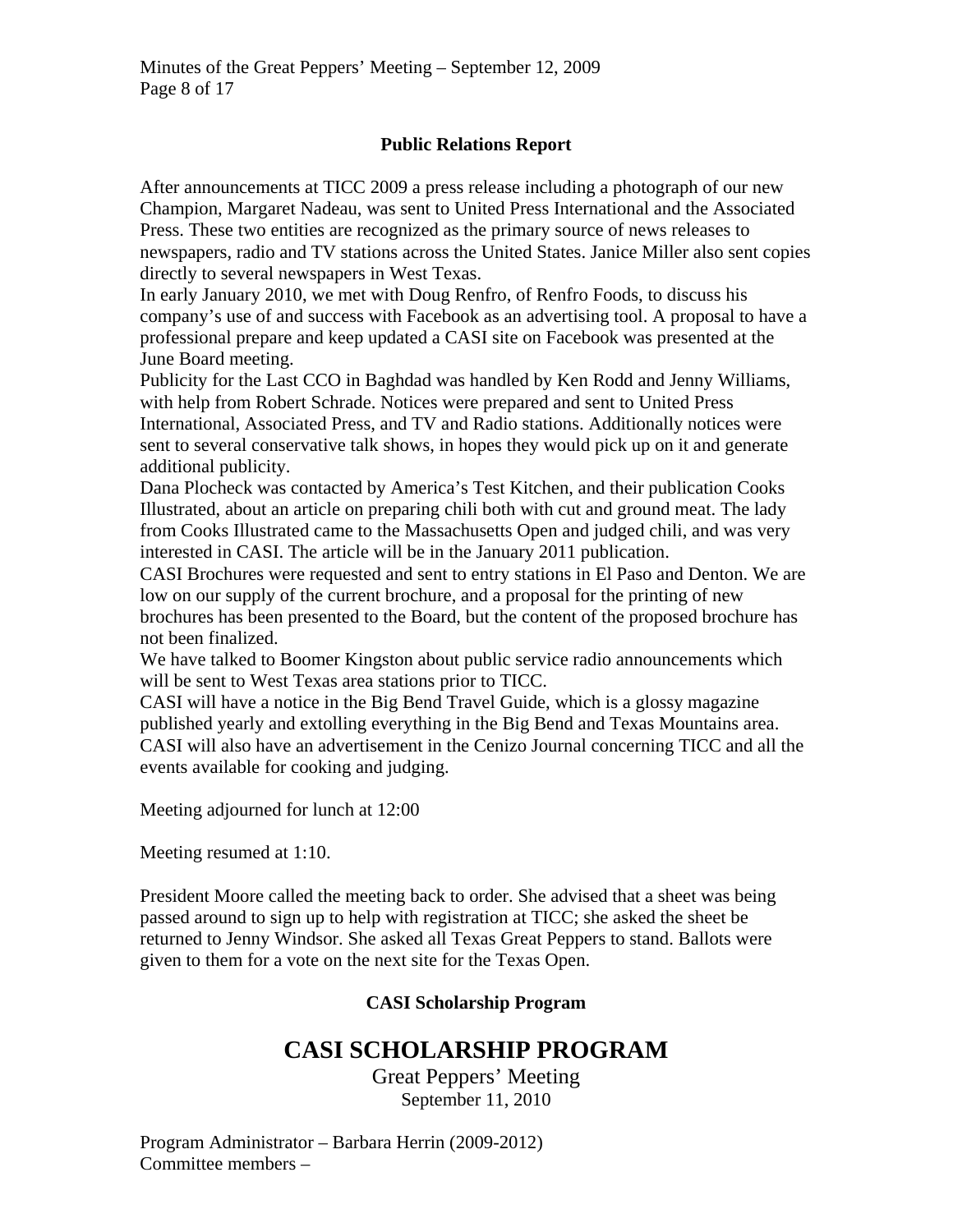Minutes of the Great Peppers' Meeting – September 12, 2009 Page 9 of 17

> Dan Bauer (2010-2011) Susie Shaw (2010-2012)<br>Fred Roycroft (2010-2011) Nancy Hewlett (2010-201 Pat Krenek (2010-2012)

Roy Huston (last term)<br>
Dan Bauer (2010-2011)<br>
Susie Shaw (2010-2012) Fred Roycroft (2010-2011) Nancy Hewlett (2010-2013)<br>Nancy Klug (2010-2011) Dick Wagner (2010-2013) Dick Wagner (2010-2013)

# **Status on Current Recipients**

| Granting         | Name                     | Proj. grad | Encumbered | Comments          |
|------------------|--------------------------|------------|------------|-------------------|
| year             |                          | date       | money      |                   |
| <b>CASI</b>      |                          |            |            |                   |
| Scholarship      |                          |            |            |                   |
| Program          |                          |            |            |                   |
| 2007             | Kurt Westerman           | 2011       | \$2000     |                   |
|                  | David Richardson         | 2011       | \$500      |                   |
|                  | Sara Draper              | 2011       | \$500      |                   |
|                  | <b>Brynlee Dowling</b>   | 2011       | \$2500     |                   |
|                  | Acevedo                  |            |            |                   |
|                  | Jonathan Elliott         | 2011       | \$500      |                   |
|                  | <b>Justin Fraiser</b>    | 2011       | \$500      |                   |
| 2008             | James Brockman           | 2012       | \$2500     |                   |
|                  | Jerad Christensen        | 2012       | \$2000     |                   |
|                  | <b>Tatum Foster</b>      | 2012       | \$1500     |                   |
|                  | <b>Tom Romeo</b>         | 2012       | \$1500     |                   |
|                  | Lauren McAdams           | 2012       | \$1500     |                   |
|                  | Samantha Sievering       | 2012       | \$1500     |                   |
|                  | Luke Sotkovski           | 2012       | \$1500     |                   |
| 2009             | Joshua Tenneson          | 2013       | \$2500     |                   |
|                  | Erik Longabaugh          | 2013       | \$2500     |                   |
|                  | Jessica Wampler          | 2013       | \$3000     |                   |
|                  | <b>Joseph Talamentes</b> | 2013       | \$2500     |                   |
|                  | Candance Guy-            | 2013       | \$2500     |                   |
|                  | Anzaldua                 |            |            |                   |
| 2010             | <b>Preston Bennett</b>   | 2014       | \$4000     |                   |
|                  | Jerica Christenson       | 2014       | \$3500     |                   |
|                  | Kim Heng                 | 2014       | \$3500     |                   |
|                  | Kolby Karaff             | 2014       | \$3500     |                   |
|                  | <b>Brandon McCory</b>    | 2011       | \$1000     | Trade/technical   |
|                  | Justin McDonald          | 2014       | \$3500     |                   |
|                  | <b>Belen Perez</b>       | 2011       | \$1000     | Trade/technical   |
|                  | Balli Scarbrough         | 2012       | \$1500     | Junior in college |
|                  | Kelli Scarbrough         | 2011       | \$500      | Senior in college |
|                  | <b>Teffany Sadler</b>    | 2012       | \$1500     | Graduate school   |
|                  |                          |            |            |                   |
| <b>Tex</b>       |                          |            |            |                   |
| <b>Schofield</b> |                          |            |            |                   |
| 2007             | <b>Micah Paredes</b>     | 2011       | \$500      |                   |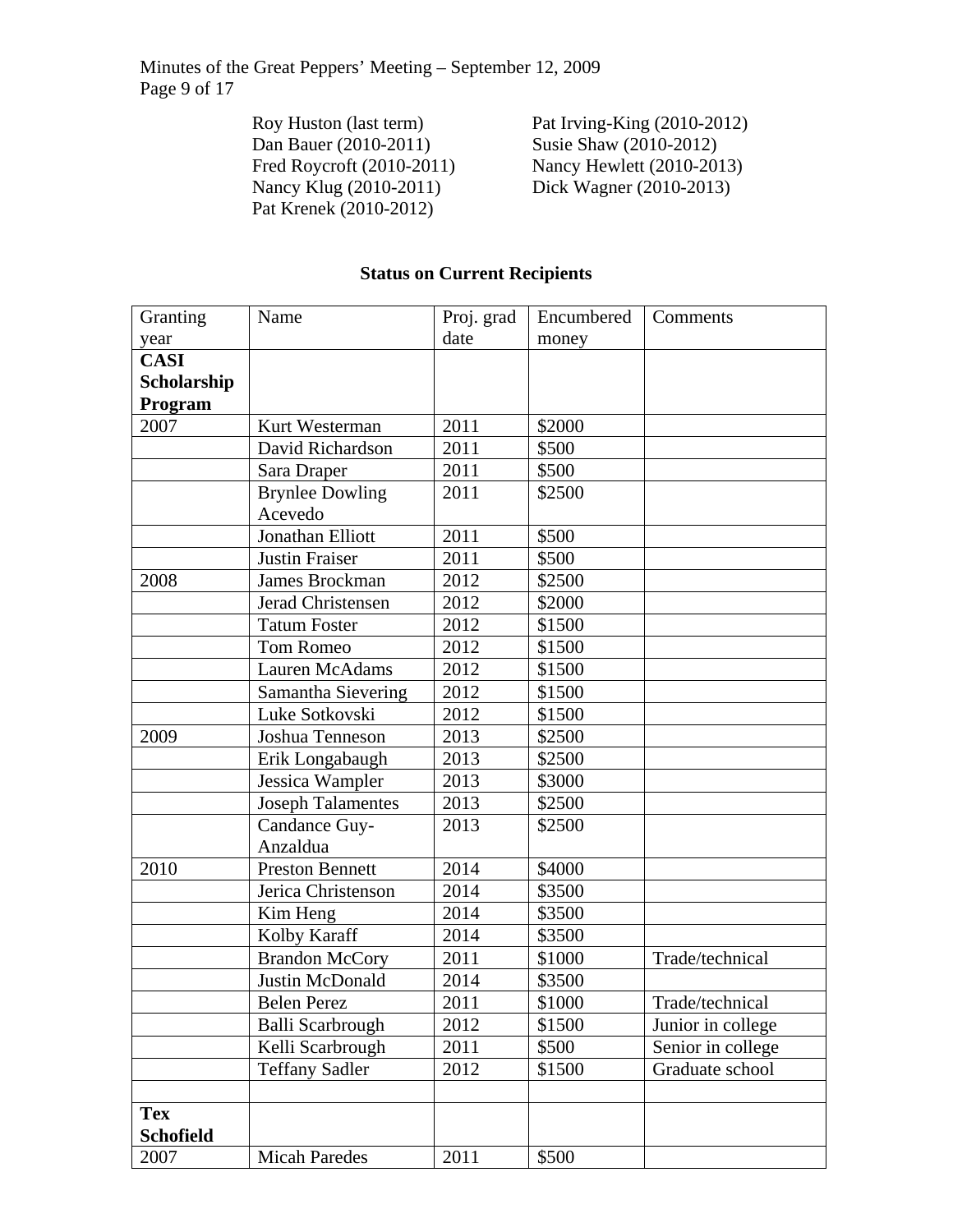Minutes of the Great Peppers' Meeting – September 12, 2009 Page 10 of 17

| 2008 | Helena Stark   | 2012 | \$1500 |  |
|------|----------------|------|--------|--|
| 2009 | Brendan Flippo | 2013 | \$3000 |  |
| 2010 | Ayla Smith     | 2014 | \$4000 |  |

CASI has a total of twenty-nine (28) students receiving scholarships from the National Scholarship Program and four (4) students receiving scholarships from the Tex Schofield Program for a total of thirty-three (32) students receiving scholarships.

#### **REPORT OF DONATIONS**

9/1/09-8/31/10

154 donations – total \$11,291.00 Of this amount, seven pods donated \$3,382.00 to the Scholarship Program. This represents an increase of donations over the same period last year.

Cost of correspondence

| Cards   | We still have cards from last year as I had 250 printed at that time. |
|---------|-----------------------------------------------------------------------|
| Postage | \$88                                                                  |
| Total   | \$88                                                                  |

#### **SELECTION PROCESS**

One hundred twenty-three (123) applications were received by mail. This was down from last year, but only 15 were incomplete or lacked a Pod Representative signature. This is significantly better than last year. Therefore, 108 applications were sent to the committee for review.

#### **Observations from the selection process**

One hundred twenty-three (123) applications were received with fifteen (15) being incomplete leaving 108 applications for committee review. Twenty-two (22) pods submitted applications for review.

| <b>State</b> | Applications   | Pod                       | Comments |
|--------------|----------------|---------------------------|----------|
| Arizona      | 40             | <b>High Desert Pod</b>    |          |
| Arkansas     |                | Central Arkansas Pod      |          |
| Florida      |                | <b>Sunshine State</b>     |          |
| Indiana      | 12             | Indiana Pepper Pod        |          |
| Iowa         |                | Iowa Chili Pod            |          |
| Oklahoma     |                | <b>HOOCH Pod</b>          |          |
| Tennessee    |                | <b>Heart of Tennessee</b> |          |
| Texas        | $\overline{2}$ | VASA Pod                  |          |
|              |                | Pasadena Pod              |          |
|              | 3              | <b>Rose City</b>          |          |
|              | 2              | SAP Pod                   |          |
|              | 20             | DAM Pod                   |          |
|              | $\overline{2}$ | <b>State of Texas</b>     |          |
|              | $\overline{2}$ | <b>Houston Pod</b>        |          |

Applications were received from the following states and pods: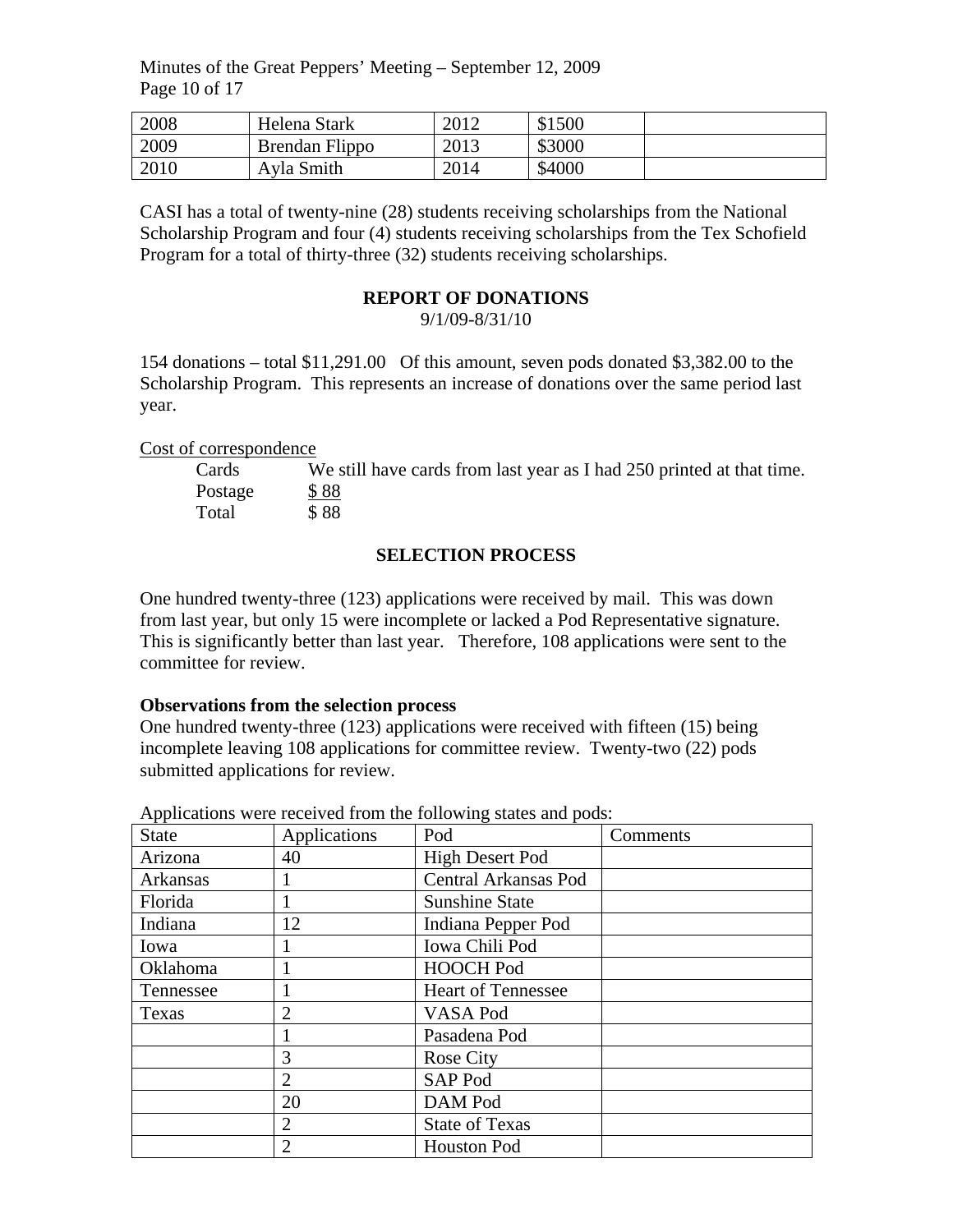|          |                | Mary Ellen Gillen as        |
|----------|----------------|-----------------------------|
|          |                | Pod Representative          |
|          | $\overline{2}$ | Concho Valley Chili         |
|          |                | Pod                         |
|          | 10             | <b>Highland Lakes</b>       |
|          |                | Pod on Pedernales           |
|          |                | <b>Black Gold</b>           |
|          |                | <b>Black Sheep of Texas</b> |
|          | $\overline{2}$ | North of Brazos             |
| Virginia |                | Capitol Pod                 |
|          |                |                             |
|          | 108 total      | 22 total                    |

Minutes of the Great Peppers' Meeting – September 12, 2009 Page 11 of 17

> Of the 108 applicants, the selection committee chose 45 different applicants. Of the 45 applicants who were chosen, 28 applicants received votes from only one committee member. Seventeen (17) received multiple votes. The top 12 applicants received votes from 2-6 committee members. The committee members listed their selections in rank order. I assigned a numerical value to the rank order of all of the top twelve (for example- a  $1<sup>st</sup>$  place received 10 points, a  $2<sup>nd</sup>$  received 9 and a  $10<sup>th</sup>$  received 1 point) I then totaled the number of points each applicant received and placed the top twelve in rank order. The top 10 received scholarship awards.

#### **Recommendations for change to the policy:**

- 1. Change the **grade reporting** from the scholarship recipients to **once a year** with the grade reports due in June. The current policy states that grades are due twice a year (in January and again in June). We found that the January date is not practical if we are planning to issue checks by the first week of January
- 2. **Trade/technical scholarships** as this was the first year to award these scholarships, we found that it was not practical to award these scholarships at the same rate as the academic scholarships.

The additions are in bold italic print and the deletions are struck through to show how the policy would now read if approved by the Great Peppers.

**Recipients:** Recipients must obtain at least a 2.5 cumulative grade point average on a 4.0 scale and carry a minimum of 12 hours or be considered by the registrar to be a full-time student.

**Note:** If recipient's cumulative GPA falls below 2.5 or if the recipient fails to register as a full-time student for the semester, the recipient will be placed on probation for one *year*. semester. If probationary issues are not corrected within the following *year,* semester, the remaining scholarship funds allotted to the recipient will be forfeited.

*Academic school* recipients will receive \$500 for the fall semester and upon proving grade and enrollment requirements will receive the remaining scholarship monies at the rate of \$500 per semester. Recipients will prove grade and enrollment requirements by submitting a copy of their *fall and spring* semester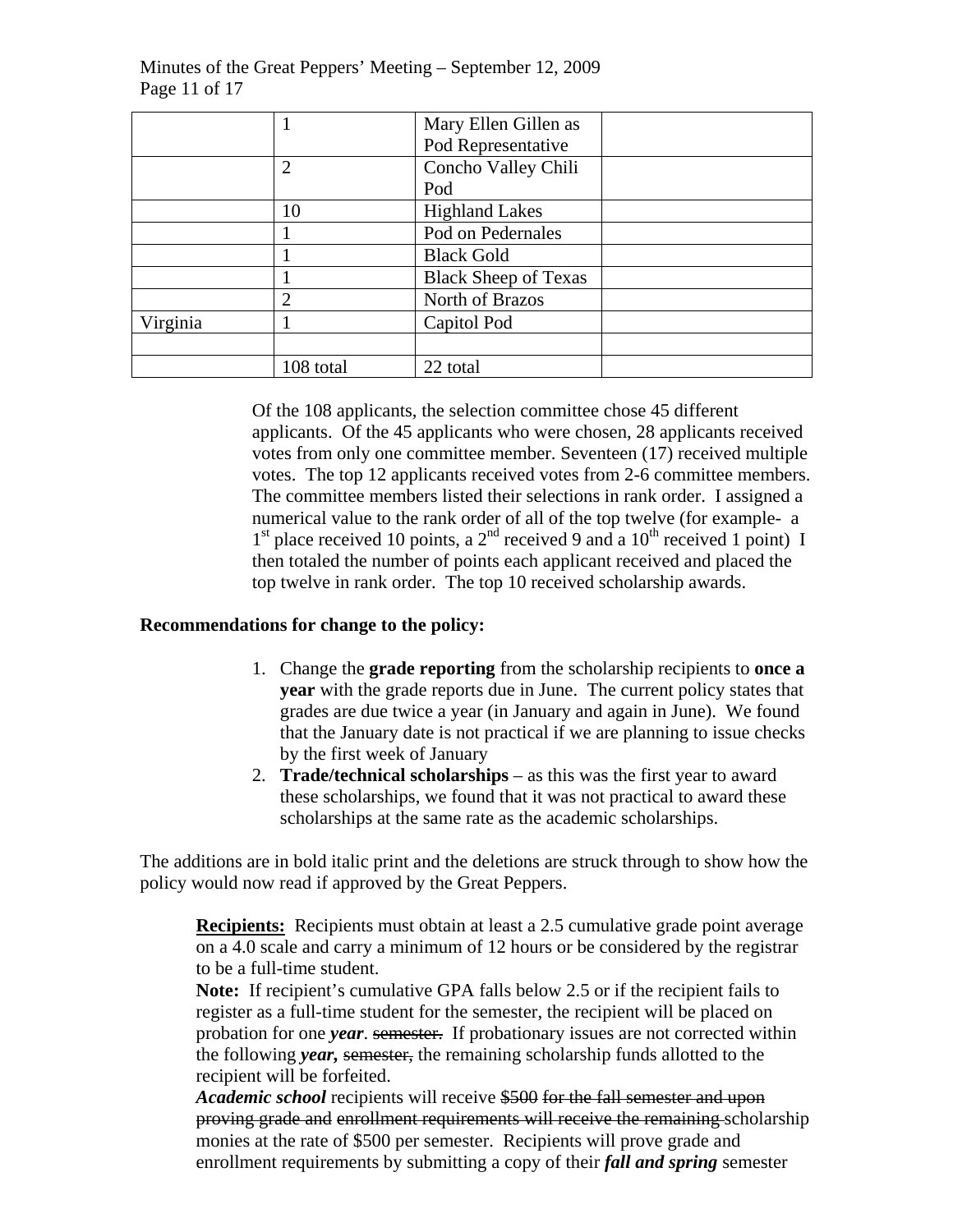Minutes of the Great Peppers' Meeting – September 12, 2009 Page 12 of 17

> grades to the Program Administrator no later than the second week of *June.* the month following completion of the semester (January for the fall semester and June for the spring semester). *Academic scholarships are for a maximum of five years (\$4000 total) beginning the fall after the granting of the scholarship. This time adjustment will allow for students who have received financial aid elsewhere during the school year and do not need the CASI scholarship for one to two semesters. It will also allow for students who are placed on probation for one year to complete their scholarship.*

> *Trade/technical school scholarships will be dispersed at the rate of \$1000 for 1- 6 months of instruction and \$2000 for 6+ months of instruction.*  Trade/technical school scholarships are for a maximum of two years (\$2000).

**MOTION** by Patti Watkins, BELCH Pod to accept the changes in the Scholarship Policy as noted above. The motion was seconded by Nancy Coultras, Chiliheads of Puerto Penasco, Somora

*Motion passed: Unanimous* 

### **Old 320 Report**

Ralph Hay, Old 320 Alcalde, reported that at last year's Old 320 meeting there were 38 members in attendance. He is working with the Board to perhaps reschedule the Old 320 meeting, so conflicts with other activities would be minimized, and more members could attend the meeting. There were 273 cooks cooking on the Old 320 site last year, which is more than in the recent past. There will be a drawing again this year for 2 Wendell Rankin painted stoves for those who cook in the Old 320. Hay asked for 2 volunteers to help pass out the raffle tickets. He also asked for volunteers to help with marking the sites on Wednesday morning at 9:00 am.

He noted that it is difficult to set a 10' x 10' canopy on an 8' x 8' space, but asked all to work with their neighbors during set up. It is especially important to keep the access lanes open, in case an emergency arises.

This past year 7 Old 320 spots have been reassigned to those on the waiting list. Hay asked that if you wanted on the waiting list to purchase a site to notify him in writing. Hay reminded all that there was an Old 320 page on the CASI web site, under Resource Center, and urged members to print out and complete a Profile Sheet if they have not given him one recently.

Question from the floor regarding Old 320 members motion to the Board to sell their sites back to CASI, and the previous action taken by the Board on this matter. President Moore explained the Board's thoughts and reasoning behind the denial of the motion from Old 320 members to sell their sites back, which was voted on at the June 26, 2010 meeting.

Discussion followed.

President Moore called for any other unfinished business.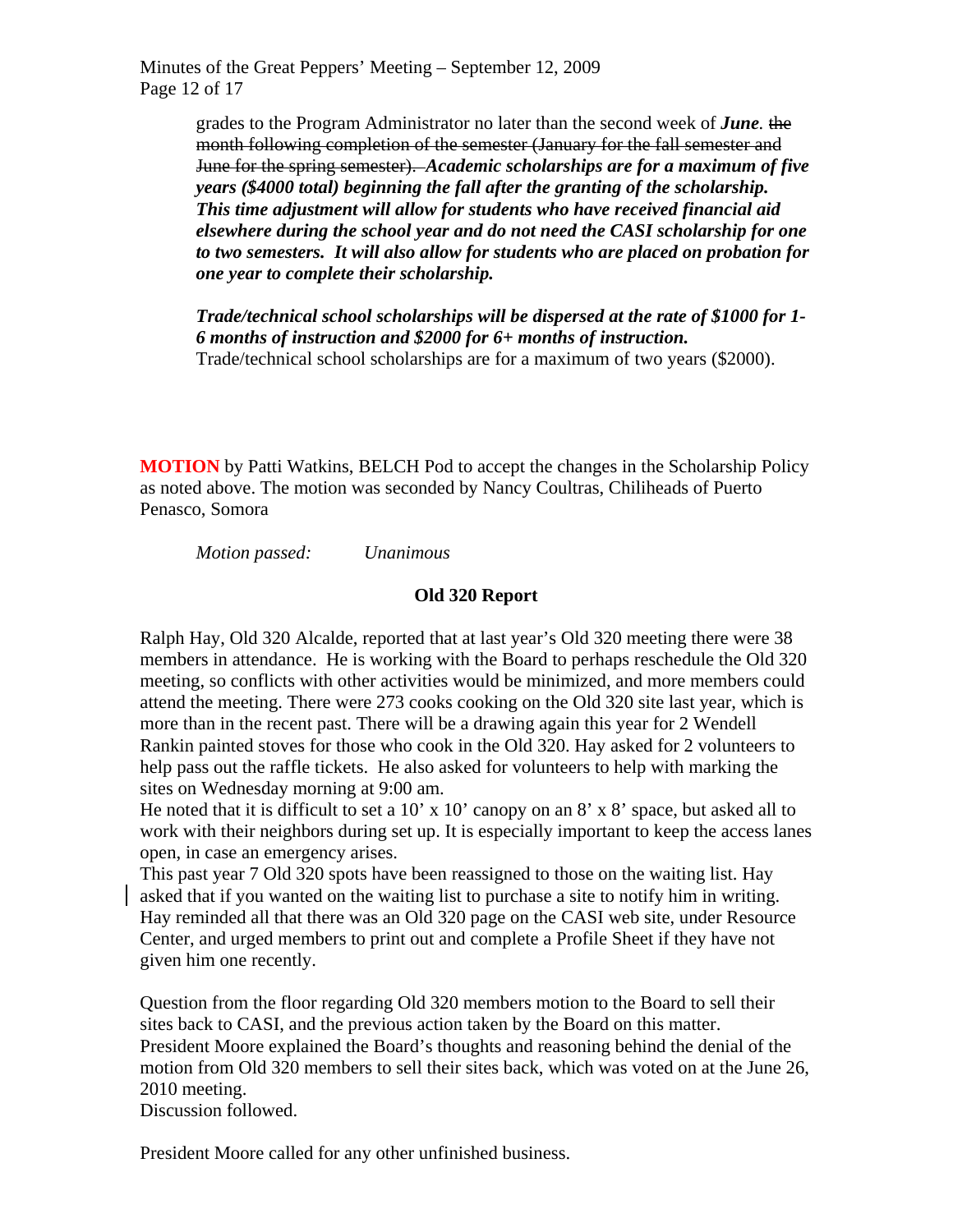Minutes of the Great Peppers' Meeting – September 12, 2009 Page 13 of 17

There was a question from the floor about the time of the Old 320 meeting at TICC being moved due to conflict with other events. Moore indicated we would look at the schedule and post any changes on the blog, and in notices at TICC.

#### **New Business**

A. **Ratification of Washington State CCO:** Janice Miller presented the vote by Pods to ratify the Washington State Cookoff.

**MOTION** by Earl Gorhum, Piney Woods Pod to accept the vote for ratification of the Washington State CCO. The motion was seconded by Ron Barnes, Top of Texas Pod.

*Motion passed: Unanimous* 

Miller advised that several Pods had voted during the roll call vote to place the Washington State CCO on probation, and asked if there was a motion to do so. None was made.

Tom Rose, Puget Pod, spoke advising they were working hard to recruit new cooks, and had new cookoffs scheduled for the coming year. He thanked all for their support.

B. **4 Point Recommendation for CASI:** Jim Ezell presented four recommendations for CASI and for strengthening CASI in the future. Those four recommendations were detailed in the Minutes of the Board Meeting of June 26, 2010, and will only be briefly described here. President Moore indicated that after each recommendation was presented by Jim, a roll call vote would be taken. **(Copies of the votes on each proposal are attached to these minutes as Addendum C)**

**Recommendation 1: Membership Roster.** We have long been criticized for the small number of physical members we actually count in our official roll. It is my contention that our membership number should be reflected as the number of cooks that cook in CASI sanctioned events. Each time a person cooks in a CASI event, he pays a fee to CASI and I believe should be considered a CASI cook. This would raise our active membership to somewhere between ten and twenty thousand cooks without any cost or extensive bookkeeping. The number would be approximate, but it would better represent who is out there cooking with CASI. The members who pay dues would be considered as "sanctioned cooks" and have the benefits of ability to cook at Terlingua when so qualified and receive the Terlingua Trails.

**MOTION** by Earl Gorhum, Piney Woods Pod to change the way members are counted, as outlined above. The motion was seconded by Patti Watkins, BELCH Pod.

*Motion passed: Unanimous* 

**Recommendation 2: Great Peppers' Meeting.** We are running out of hosts and locations for the annual Great Peppers' Meeting. Most of the larger pods have now hosted the meeting and few have a tendency to repeat. I am proposing that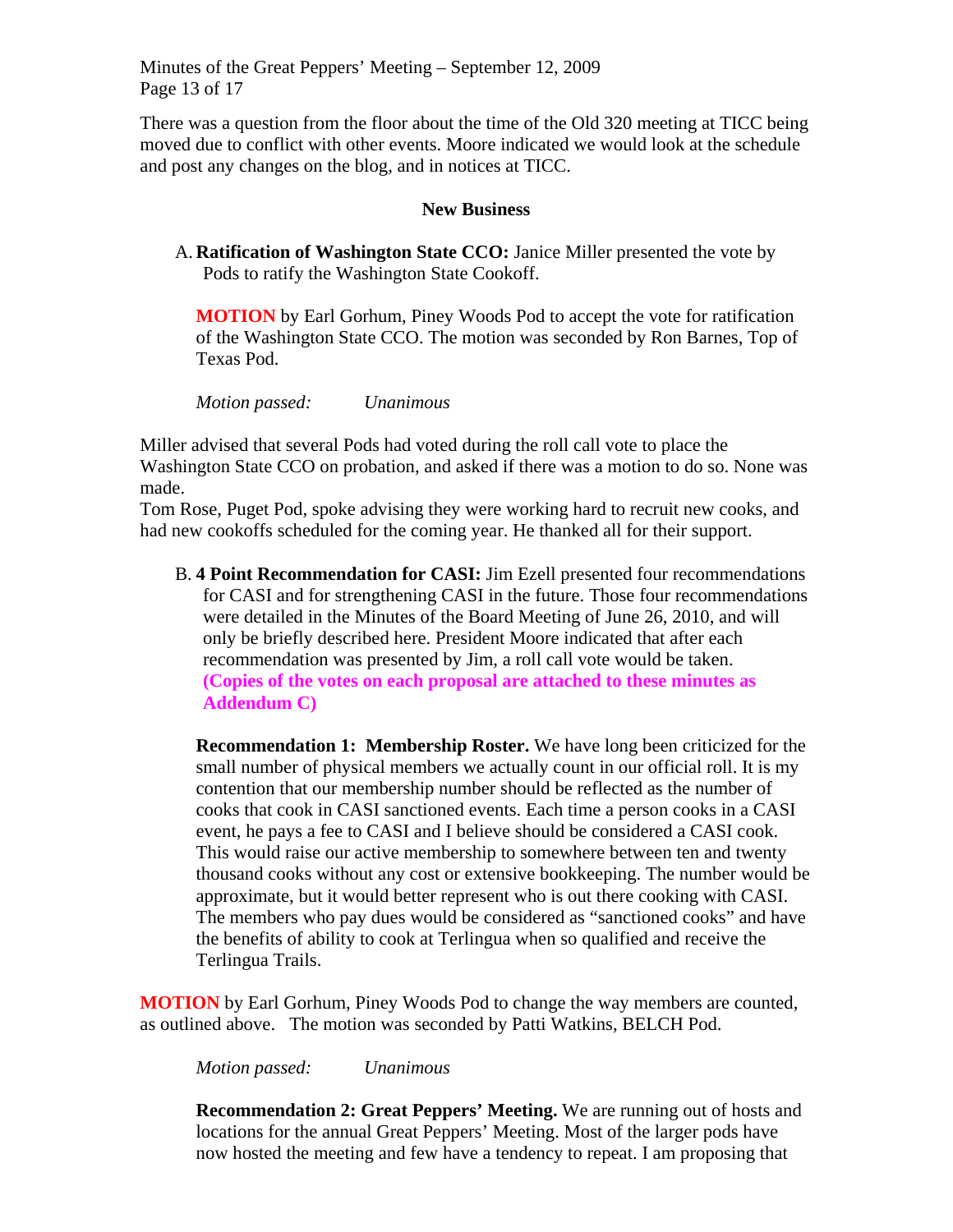Minutes of the Great Peppers' Meeting – September 12, 2009 Page 14 of 17

> we establish a permanent location for the meeting. The meeting would remain in the same place, but the pods hosting it would change each year. A committee established by the Board would administer the framework of the meeting, but rotating pods would have the opportunity to be the designated hosts and provide whatever ambience and personnel they can contribute. No pod would be expected to make any financial commitment.

**MOTION** by Eric Ackerson, Virgin Pod to establish a permanent location for the Great Peppers Meeting, according to the above recommendation. The motion was seconded by Ron Barnes, Top of Texas Pod

*Motion passed: 79 for; 3 against* 

**Recommendation 3: Increased Scholarship Funding.** The CASI Scholarship Fund has been a great success. There have been many calls for increasing the funding and either giving more scholarships or increasing the individual amounts. There has also been a misconception that CASI itself gives more to charity than it actually does. At the organization level, CASI only gives about \$50,000. per year to charity, by means of scholarships and awards from the TICC stage. I feel this is not an adequate representation of the good we do because all our claims are based on funds donated by sanctioned cook offs. CASI is not so much the charity as it is the enabler operating as a sanctioning body. As such, it is entitled to satisfactory funding to entice people to cook and seek participation at TICC.

**MOTION** by Bobby Elliott New Mexico Chili Society to assess an additional \$1.00 fee per cook at CASI sanctioned events to go into the Scholarship Fund. The motion was seconded by Patti Watkins, BELCH Pod.

Discussion ensued.

*Motion failed: 24 for; 56 against* 

**Recommendation 4: Recognition of TICC Champion.** There has long been a criticism on many fronts that CASI does not properly reward or recognize the Terlingua International Champion. I was tasked by the Great Peppers several years ago to pursue a way of funding a prize for the winner similar to what is awarded by ICS. I have not been comfortable until this time to make a recommendation to facilitate this. Such funding has to be assured and not subject to a sponsor's whims or presence. It has to be a fact of CASI life and a goal to work toward. It should be something the winners are proud of and not subject to negative publicity. With the adoption of the three preceding points, I feel like we can confidently develop a reward system that could take any number of directions. This could also be scaled in on a limited basis and expanded. I believe this would be a benefit to CASI and not detrimental to its charitable giving. I believe we can adequately stress that this is for TICC only.

Questions were asked of Ezell and discussion ensued.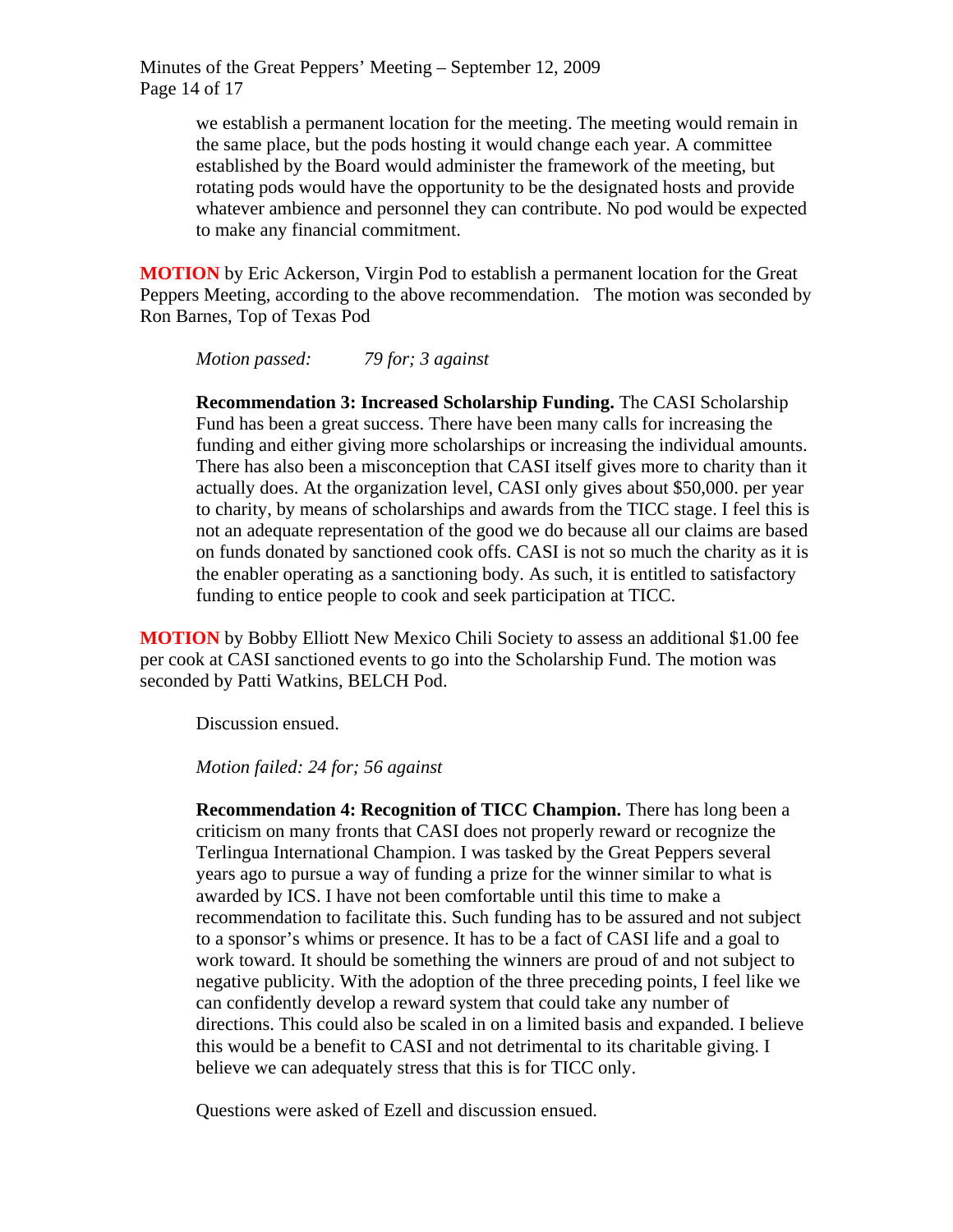Minutes of the Great Peppers' Meeting – September 12, 2009 Page 15 of 17

**MOTION** by Richard Knight, Heart of Tennessee Pod, to approve no more than \$5,000 fund to be used as reimbursement for TICC Champion to attend high profile Chili Cookoffs. The motion was seconded by Bill Pierson, Iowa Chili Pod.

Discussion ensued.

**AMENDED MOTION** to approve no more than \$5,000 is set in a fund, *overseen by a Committee appointed by the CASI President*, to be used as reimbursement for TICC Champion to attend high profile Chili Cookoffs. Amended motion was agreed by original maker and second.

*Motion passed: 71 for; 9 against* 

C. **Pod Name Change:** Tabled

### D. **Requests for Waivers:**

A request was made by Sunny Fichtl, High Desert Pod, to grant a one year waiver for the Rocky Point CCO to be held in Arizona instead of Mexico due to increased tensions at the border, but still keep its status as an International CCO.

**MOTION** by Sunny Fichtl, High Desert Pod, for a one year waiver to hold the Rocky Point CCO in Arizona instead of Mexico and to keep its status as an International CCO, automatically qualifying the top 3 for TICC. The motion was seconded by Dick Seehusen, Alpine Chili Society.

*Motion passed: Unanimous* 

A request was made by Richard Knight, HOT Pod, to allow Tennessee to be a 12 point state for the coming year.

**MOTION** by Richard Knight, HOT Pod, to make Tennessee a 12 point state for the coming year. The motion was seconded by Ron Barnes, Top of Texas Pod

*Motion passed: Unanimous* 

### **E. Requests for Opens:**

**MOTION** by Patti Watkins, BELCH Pod, to have the Mid South Regional in Ft. Smith, Arkansas. The motion was seconded by Darryl Baxter, Thousand trails, Lake Whitney.

*Motion passed: Unanimous* 

**MOTION** by Mel FitzHenry, North of Brazos Pod, to have the Southwest Open on Memorial Day weekend. The motion was seconded by Ron Barnes, Top of Texas Pod

*Motion passed: Unanimous*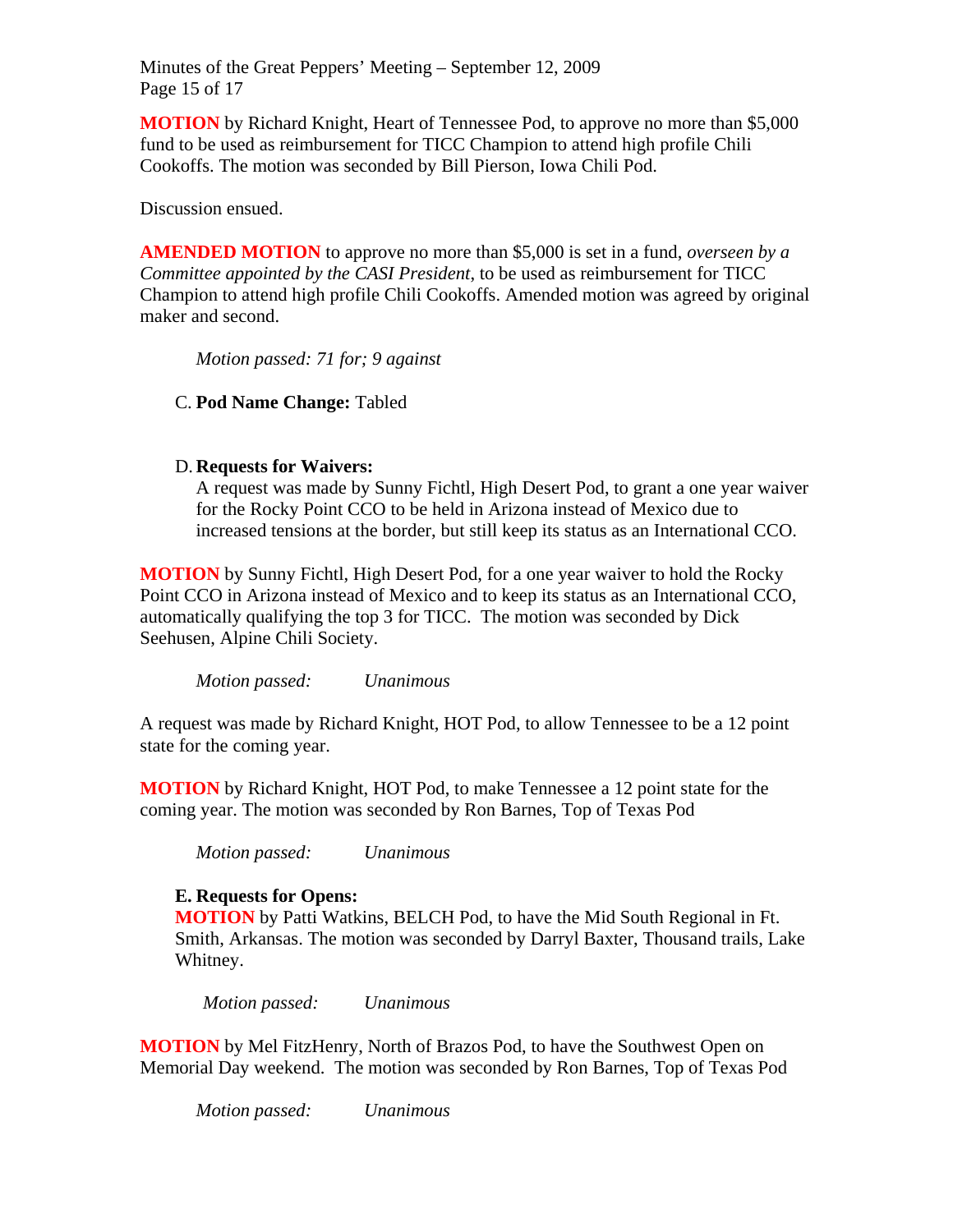Minutes of the Great Peppers' Meeting – September 12, 2009 Page 16 of 17

**MOTION** by Bobby Elliott New Mexico Chili Society , to hold the Four Corners Regional in Red River, New Mexico. The motion was seconded by Ron Barnes, Top of Texas Pod

*Motion passed: Unanimous* 

**MOTION** by Purgatory Creek Pod to hold the National Open at Buda, Texas. The motion was seconded by Ron Barnes, Top of Texas Pod

*Motion passed: Unanimous* 

**MOTION** by Ron Barnes, Top of Texas Pod to allow the Mexico International to be held in Piedras Negras instead of Nueva Laredo in 2011. The motion was seconded by Diane FitzHenry.

*Motion passed: Unanimous* 

President Renee Moore read aloud a Certificate of Achievement to be given to Capt. Roxzanna Ponce De Leon for her work to hold the Last Battle Over Baghdad Chili Cookoff.

Scott Harris invited all to Scotts Bluff, Nebraska for the 24<sup>th</sup> annual Oregon Trails Chili Cookoff.

Dee Hay spoke briefly on nominations for the Houston Hall of Flame, advising all that a list of previous inductees was in their packet, and requesting nominations to be submitted by October  $9<sup>th</sup>$ .

President Moore announced the vote of the Great Peppers of all Texas Pods was 29 to 4 to hold the 2011 Texas Open at Traders Village in San Antonio.

#### **Election of Directors**

Renee Moore announced the results of the election.

For the 2010/2011 CASI year, the following Directors were elected:

The following are elected to 3 year terms: Ed Blair 73 David Sexton 57

The following are elected to 2 year terms: Darin Jester 55 Roger Foltz 46

Others receiving votes are: Chuck Spishock 37 Dave Hewlitt 29 Don Hoy 22